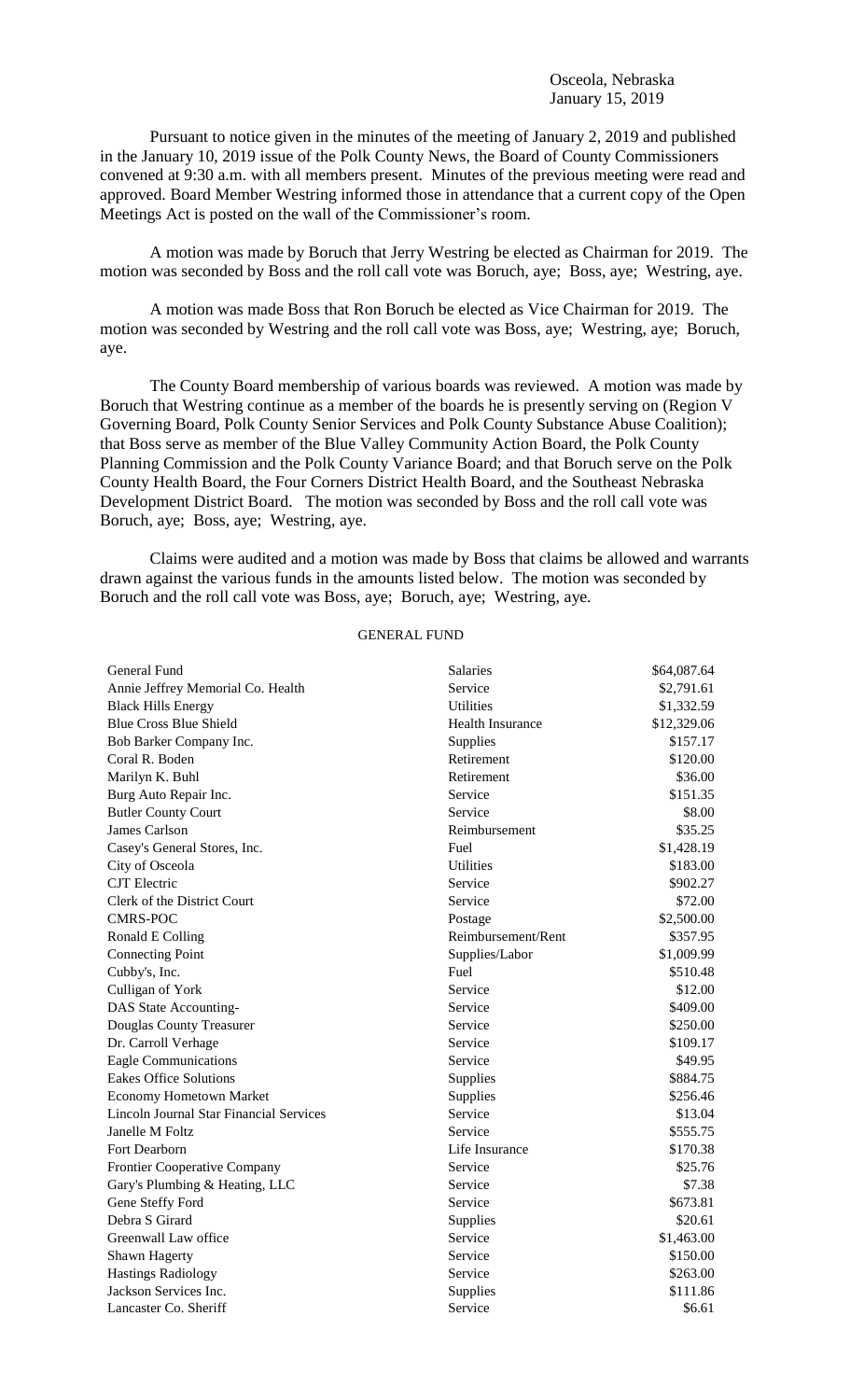| Larue Coffee                              | Supplies         | \$105.66   |
|-------------------------------------------|------------------|------------|
| <b>Latimer Reporting</b>                  | Service          | \$117.60   |
| <b>MARC</b>                               | Supplies         | \$352.50   |
| Matthew Bender & Co. Inc.                 | Service          | \$106.02   |
| Microfilm Imaging Systems, Inc.           | Service          | \$128.00   |
| <b>NALBOH</b>                             | Service          | \$200.00   |
| National Pen Co. LLC                      | Supplies         | \$109.44   |
| Office.NET                                | Supplies         | \$903.80   |
| Olson's Pest Technicians Inc.             | Service          | \$70.00    |
| Jennifer Osborne                          | Mileage          | \$33.70    |
| Osceola Ambulance/Rescue                  | Service          | \$400.00   |
| Osceola Foodmart                          | Supplies         | \$148.36   |
| William Ouren                             | Service          | \$75.00    |
| Philips Lifeline                          | Service          | \$237.85   |
| Pinnacle Bank Visa                        | Fees             | \$38.06    |
| Pinnacle Bank Visa                        | Supplies         | \$248.45   |
| Pinnacle Bank Visa                        | Supplies         | \$18.18    |
| Pinnacle Bank Visa                        | Supplies         | \$142.01   |
| Pioneer Telephone                         | Service          | \$53.30    |
| Pioneer Telephone                         | Service          | \$210.50   |
| Platte County Court                       | Service          | \$3.25     |
| Polk County Tax Deposit                   | Social Security  | \$4,731.65 |
| Polk County Health Insurance              | Deductible       | \$3,532.26 |
| Polk County Court                         | Service          | \$17.00    |
| Polk County Extension Tax Account         | Supplies/Service | \$273.36   |
| Polk County News LLC                      | Service          | \$437.71   |
| Polk County Sheriff                       | Fees             | \$362.40   |
| Prairie Creek Family Medicine             | Service          | \$180.00   |
| <b>Region V Services</b>                  | Service          | \$2,405.75 |
| <b>Region V Systems</b>                   | Service          | \$8,889.00 |
| <b>Retirement Plans Division Ameritas</b> | Retirement       | \$4,396.09 |
| <b>RR</b> Donnelley                       | Supplies         | \$47.80    |
| Kevin V Schlender                         | Service          | \$95.00    |
| Secretary of State Elections Division     | Supplies         | \$10.00    |
| Shelby Auto Clinic                        | Service          | \$87.01    |
| Sharilyn Steube                           | Service          | \$95.00    |
| <b>Ruth Stromberg</b>                     | Retirement       | \$168.00   |
| <b>Thomson Reuters-West</b>               | Service          | \$1,456.35 |
| Triple S Service                          | Service          | \$110.00   |
| Verizon Wireless                          | Service          | \$33.60    |
| Verizon Wireless                          | Service          | \$190.06   |
| <b>Watts Electric Company</b>             | Rent             | \$600.00   |
| Windstream                                | Service          | \$2,131.57 |
| <b>Kim Winslow</b>                        | Mileage          | \$46.01    |
| <b>York County Sheriff</b>                | Service          | \$23.00    |
| <b>York News Times</b>                    | Service          | \$97.20    |
| Zee Medical Service                       | Supplies         | \$30.90    |
|                                           |                  |            |

## ROAD FUND

| Road Fund                           | Salaries                | \$24,994.20 |
|-------------------------------------|-------------------------|-------------|
| <b>Black Hills Energy</b>           | Fuels                   | \$274.93    |
| <b>Blue Cross Blue Shield</b>       | <b>Health Insurance</b> | \$4,676.54  |
| Burg Auto Repair Inc.               | Service                 | \$16.00     |
| Central Valley AG                   | Fuel                    | \$689.40    |
| City of Osceola                     | <b>Utilities</b>        | \$95.48     |
| City of Stromsburg                  | Service                 | \$244.50    |
| Cross Dillon Tire                   | Supplies                | \$6,600.00  |
| <b>Eakes Office Solutions</b>       | Supplies                | \$41.95     |
| <b>Filter Care</b>                  | Service                 | \$17.40     |
| Fort Dearborn Life Insurance        | Life Insurance          | \$82.56     |
| <b>Frontier Cooperative Company</b> | Fuel                    | \$678.91    |
| Darrell D. Gabel                    | Retirement              | \$132.00    |
| Gary's Plumbing & Heating, LLC      | Supplies                | \$9.45      |
| LeRoy Gerrard                       | Retirement              | \$84.00     |
| David Ienn                          | Retirement              | \$84.00     |
| Island Supply Welding Company       | Supplies                | \$130.30    |
| Midwest Service & Sales Co.         | Supplies                | \$12,846.00 |
| NMC, Exchange LLC                   | Supplies/Service        | \$5,018.84  |
| Office.NET                          | Equipment               | \$45.00     |
| Osceola Foodmart                    | Supplies                | \$15.28     |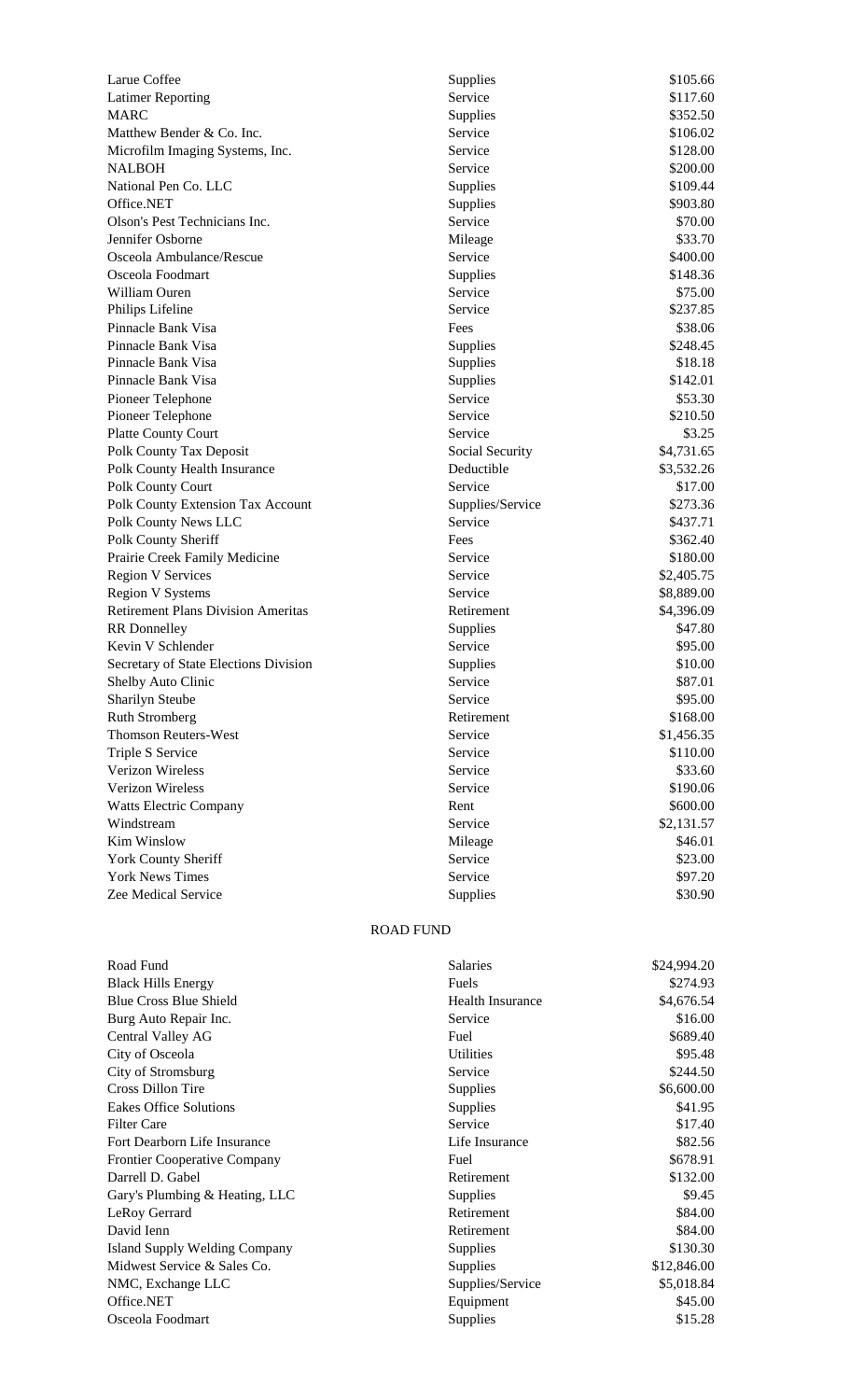| Osceola Tire & Service                   | Supplies         | \$43.00    |
|------------------------------------------|------------------|------------|
| Overland Sand & Gravel                   | <b>Supplies</b>  | \$165.66   |
| Pioneer Telephone                        | Service          | \$5.78     |
| Polk County Tax Deposit Account          | Social Security  | \$1,878.85 |
| Polk County Health Ins. Deductible       | Deductible       | \$2,000.00 |
| Polk Light & Water                       | <b>Utilities</b> | \$95.93    |
| Polk Service & Repair, Inc.              | Service          | \$25.00    |
| PowerPlan                                | Service          | \$961.48   |
| <b>Rally Auto Parts</b>                  | Supplies/Service | \$994.70   |
| <b>Retirement Plan Division Ameritas</b> | Retirement       | \$1,619.61 |
| Thomas L. Rodene                         | Retirement       | \$84.00    |
| Sapp Bros. Petroleum, Inc.               | Supplies         | \$9,710.99 |
| Shelby Lumber Co. Inc.                   | Supplies         | \$9.15     |
| David Udey                               | Retirement       | \$96.00    |
| Mark S Udey                              | Retirement       | \$60.00    |
| Verizon Wireless                         | Service          | \$68.44    |
| Village of Shelby                        | Service          | \$88.60    |
| Windstream                               | Service          | \$241.80   |
| <b>Zee Medical Service</b>               | Supplies         | \$181.25   |
|                                          |                  |            |

## SENIOR SERVICES FUND

| Senior Center                             | <b>Salaries</b>         | \$2,200.00 |
|-------------------------------------------|-------------------------|------------|
| Vernon Behr                               | Mileage                 | \$125.19   |
| Ted Black                                 | Mileage                 | \$101.65   |
| <b>Blue Cross Blue Shield</b>             | <b>Health Insurance</b> | \$425.14   |
| Carl Brown                                | Mileage                 | \$57.78    |
| Carl's Skrap                              | Service                 | \$35.00    |
| City of Stromsburg                        | Service/Rent            | \$892.05   |
| <b>Eagle Communications</b>               | Service                 | \$244.86   |
| Fort Dearborn Life Insurance              | Life Insurance          | \$9.31     |
| <b>Terry Fusco</b>                        | Mileage                 | \$115.56   |
| Good Samaritan Society-Osceola            | Meals                   | \$137.00   |
| Jackson Service Inc.                      | <b>Supplies</b>         | \$32.67    |
| <b>Midwest Covenant Home</b>              | Meals                   | \$355.00   |
| Office.NET                                | <b>Supplies</b>         | \$183.90   |
| Osceola Food Mart                         | <b>Supplies</b>         | \$324.97   |
| Polk County Tax Deposit Account           | Social Security         | \$168.30   |
| <b>Retirement Plans Division Ameritas</b> | Retirement              | \$125.28   |
| Karla Shafer                              | Reimbursement           | \$946.47   |
| William Spencer                           | Mileage                 | \$132.68   |
| STR, LLC                                  | Rent                    | \$250.00   |
| Ellis Waller                              | Service                 | \$87.74    |

## STOP FUND

| MPH Industries, Inc.                  | Equipment                    | \$1,000.00 |
|---------------------------------------|------------------------------|------------|
|                                       | <b>INHERITANCE TAX FUND</b>  |            |
| DAS State Accounting-Central Finance  | Service                      | \$354.32   |
| Digital Ally                          | Equipment                    | \$4,055.00 |
| MPH Industries, Inc.                  | Equipment                    | \$999.00   |
|                                       | 911 EMERGNCY MANAGEMENT FUND |            |
| Windstream                            | Service                      | \$982.94   |
|                                       | <b>WEED FUND</b>             |            |
| <b>Black Hills Energy</b>             | Service                      | \$48.92    |
| City of Osceola                       | <b>Utilities</b>             | \$68.05    |
| Constellation New energy Gas Division | <b>Utilities</b>             | \$76.18    |
| <b>Frontier Cooperative Company</b>   | <b>Supplies</b>              | \$87.16    |
| Gene Steffy Ford                      | <b>Supplies</b>              | \$50.00    |
| <b>Verizon Wireless</b>               | Service                      | \$61.12    |

The Board approved the collateral pledged by Polk County banks and held in custody by the County Treasurer.